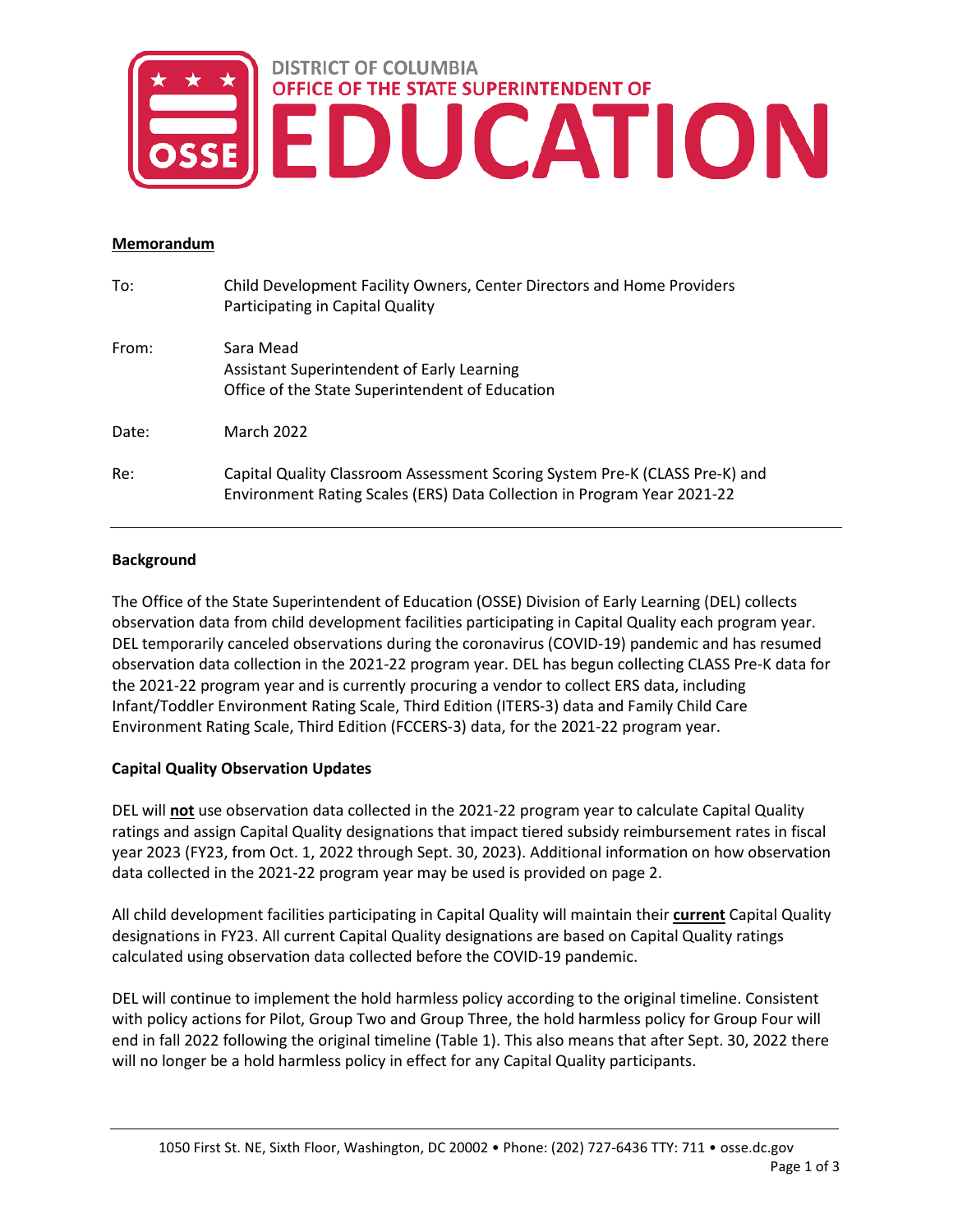### **Table 1. Hold Harmless Policy**

| <b>Action</b>                                                                                                                                                                                                                               | <b>Pilot and</b><br><b>Group Two</b> | <b>Group Three</b> | <b>Group Four</b> | <b>Group Five</b>                 |  |
|---------------------------------------------------------------------------------------------------------------------------------------------------------------------------------------------------------------------------------------------|--------------------------------------|--------------------|-------------------|-----------------------------------|--|
| Capital Quality designation<br>determined.                                                                                                                                                                                                  |                                      | <b>Fall 2019</b>   |                   | <b>Not</b><br>Applicable<br>(N/A) |  |
| Tiered reimbursement changes only<br>if a facility's designation is higher.                                                                                                                                                                 | <b>Fall 2019</b>                     |                    |                   | N/A                               |  |
| Hold harmless policy ends; tiered<br>subsidy reimbursement rates align to<br>facility's designation whether higher<br>or lower.                                                                                                             | <b>Fall 2020</b>                     | <b>Fall 2021</b>   | <b>Fall 2022</b>  | N/A                               |  |
| Note: Child development facilities in Group Five entered into a Provider Agreement for Subsidized<br>Child Care Services with OSSE or voluntarily elected to participate in Capital Quality on or after Oct. 1,<br>2018 on a rolling basis. |                                      |                    |                   |                                   |  |

For more information on Capital Quality ratings and designations, Capital Quality groups and the hold harmless policy, refer to the [Capital Quality technical guide.](https://osse.dc.gov/sites/default/files/dc/sites/osse/page_content/attachments/05.17.2021%20Capital%20Quality%20Technical%20Guide.pdf)

## **Classroom Assessment Scoring System Pre-K (CLASS Pre-K) Data Collected in Program Year 2021-22**

DEL has begun collecting CLASS Pre-K data for the 2021-22 program year. CLASS Pre-K observations will continue as scheduled in program year 2021-22. All child development facilities from which CLASS Pre-K data are collected will receive program-level and classroom-level CLASS Pre-K score reports.

- Program-level CLASS Pre-K scores will **not** be used to calculate Capital Quality ratings and assign Capital Quality designations that impact tiered subsidy reimbursement rates in FY23.
- Child development facility owners and center directors may use the program-level CLASS Pre-K scores and other information in the program-level and classroom-level CLASS Pre-K reports for continuous improvement and professional development purposes.
- CLASS Pre-K data will be used to inform the annual Pre-K report for the 2021-22 program year.
- DEL will analyze aggregated CLASS Pre-K data collected in the 2021-22 program year to identify system-level trends in the quality of observed interactions overall and across CLASS Pre-K domains, to enhance stakeholders' understanding of how changes in pre-K programs due to the pandemic may have affected (or not) children's experiences, as well as to inform professional development offerings and quality improvement strategies.
- CLASS Pre-K data collected in 2021-22 will not be used to update program ratings or tiered reimbursement rates in future years.

## **ERS Data Collected in Program Year 2021-22**

DEL is currently procuring a vendor to collect ERS data, including Infant/Toddler Environment Rating Scale, ITERS-3 data and FCCERS-3 data, for the 2021-22 program year. If a contract is awarded, DEL will begin collecting ERS data for the 2021-22 program year; however, if a contract is not awarded, DEL will cancel ERS observations for the 2021-22 program year. If DEL begins collecting ERS data for the 2021-22